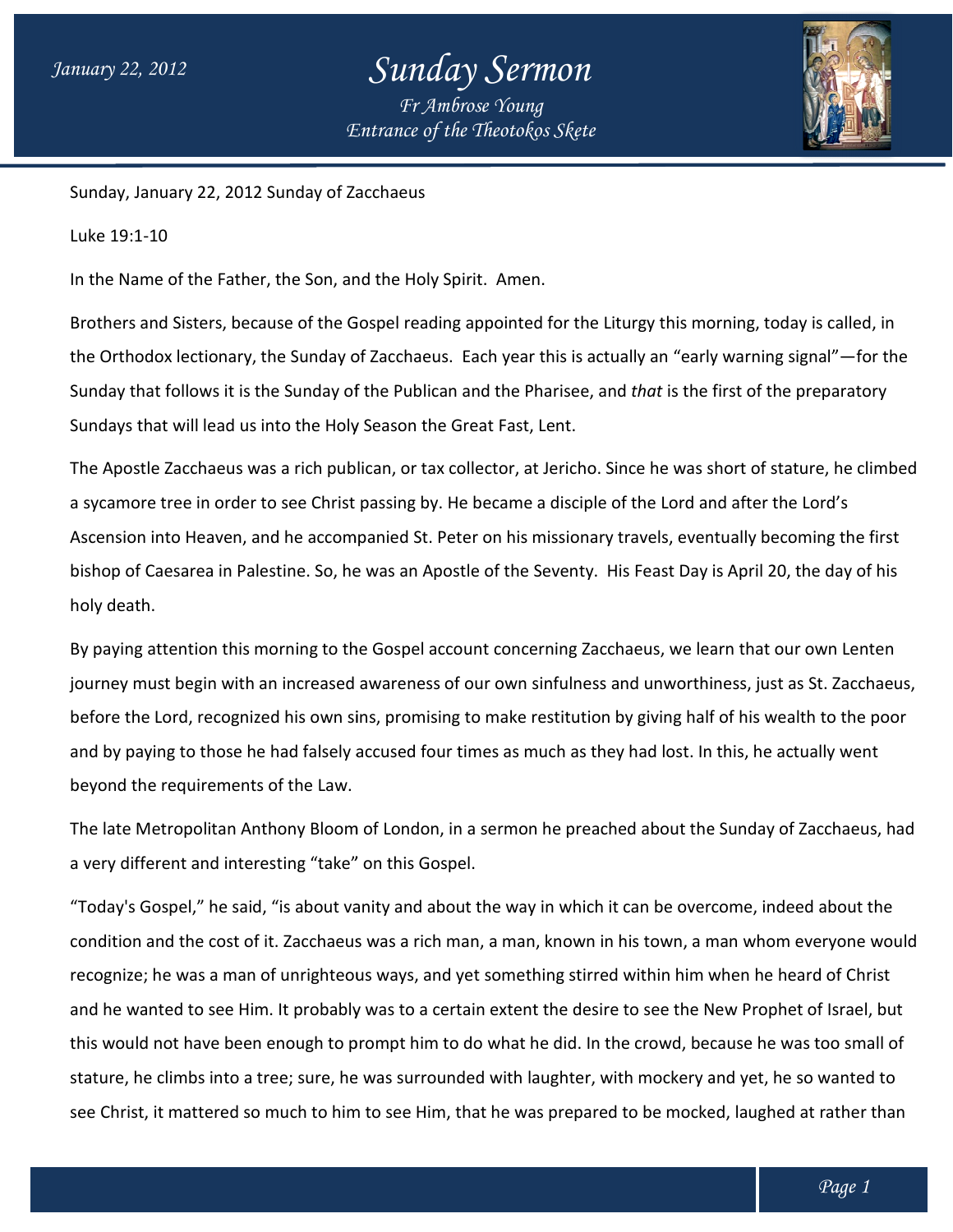## *Entrance of the Theotokos Skete Sunday Sermon Fr Ambrose Young*



let Him pass by. And in all this crowd through which Christ was passing, Christ saw only one man: Zacchaeus, and He called him down, and He went to stay with him." let Him pass by. And in all this crowd through which Christ was passing, Christ saw only one m<br>and He called him down, and He went to stay with him."<br>Metropolitan Anthony continues--and this is very important for us to pay

"Vanity is that condition of our soul, that miserable condition of our soul, in which we are afraid of human *judgment,* in which we derive our sense of worth from the judgment of those who surround us, and indeed it is<br>vanity, because the things for which we are praised are vain, empty, unworthy of the greatness of man. And vanity, because the things for which we are praised are vain, empty, unworthy of the greatness of man. And also, for praise we do not turn to those people capable of a sound and at time severe judgment; we turn to the people who are ready to offer us the praises which we want. This makes these praises doubl substance is naught, because the fact is that the people from whom we receive it are also empty, in our own eyes, unless they speak well of us, aren't they? also, for praise we do not turn to those people capable of a sound and at time severe judgment; we turn to the<br>people who are ready to offer us the praises which we want. This makes these praises doubly vain, its<br>substance are vain, empty, unworthy of the greatness of mar<br>ble of a sound and at time severe judgment; we tu<br>we want. This makes these praises doubly vain, its

Thus, St John Climacus says that vanity is the attitude of one who is afraid of men and is arrogant before the face of God, who thinks God's judgment matters little, provided that he has the approval of those who surround him."

You know, this is a remarkably clear and fresh explanation of vanity, and it is drawn from the Gospel of the sinful publican, Zacchaeus, who never minded the laughter and mocking of the crowd around him as he climbed the tree in order to see the Lord. Normally we think of vanity as being concerned about how we look,<br>how we dress, etc.—and this is, in fact, vanity, too, of course. But here this good bishop has just given us a<br>ri how we dress, etc.—and this is, in fact, vanity, too, of course. But here this good bishop has just given us a richer and deeper understanding of the sin or vice of vanity, and this lesson is well worth remembering, richer and deeper understanding of the sin or vice of vanity, and this lesson is well worth r<br>especially when we are examining our consciences at night and in preparation for the Sacr because the fact is that we often forget that what is needed is the esteem and good judgment of God, not the<br>esteem of other people—and not even our *own s*elf-esteem, either! Zacchaeus--this really quite wretched esteem of other people-and not even our own self-esteem, either! Zacchaeus--this Scrooge—showed us that we must forget about the good opinions of others who may praise us and seek, rather, to see and know the Lord Jesus Christ.

[Metropolitan Anthony continues:] "St John Climacus says to us that the way to get rid of vanity is Scrooge—showed us that we must forget about the good opinions of others who may praise us and seek,<br>rather, to see and know the Lord Jesus Christ.<br>[Metropolitan Anthony continues:] "St John Climacus says to us that the way